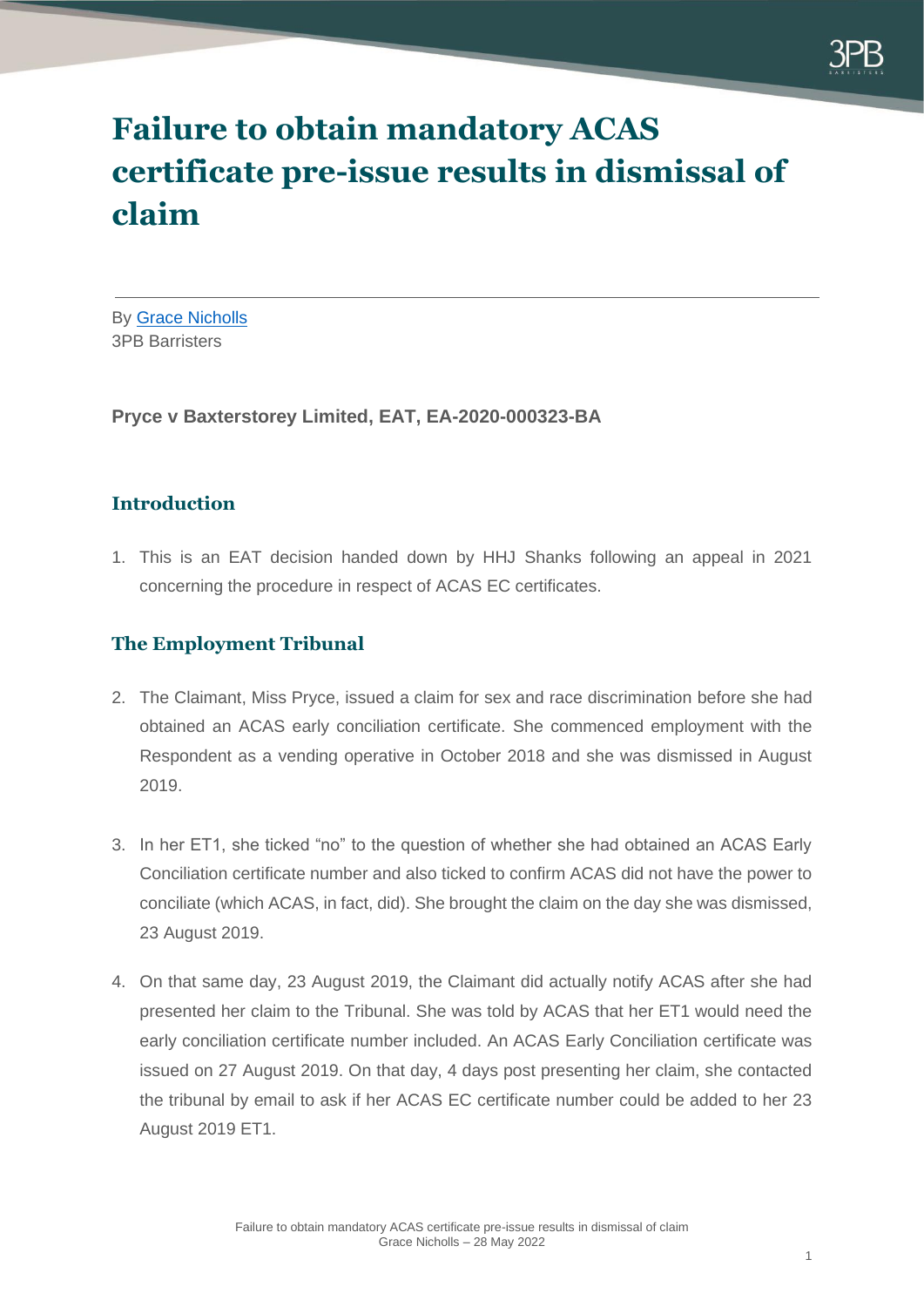

- 5. On 12 September 2019 the file was referred to an Employment Judge (without the email communication of 27 August 2019). A note was included from Tribunal staff saying "No EC Certificate, shall we reject?". The Judge confirmed the claim should be rejected. The file was then referred back to a Judge on 19 September 2019 with a note from the tribunal staff saying "we now have ECC. Shall we accept and serve?". The Judge confirmed yes to acceptance and service.
- 6. The Respondents did not plead to lack of jurisdiction within their ET3.
- 7. On 3 February 2020 an Employment Judge conducting a Preliminary Hearing identified the issue in respect of a lack of EC certificate. Having adjourned for written submissions on the issue, the Claimant accepted that she did not contact ACAS before submitting her claim form.
- 8. On 18 February 2020 the Claimant's claim was dismissed as the Tribunal did not have jurisdiction to consider it in accordance with s18A(8) Employment Tribunals Act 1996. At paragraph 14 of his judgment, the Judge said as follows:

**"This is a jurisdictional matter and I do not have any discretion under it. This Claim was lodged prior to an EC Certificate being issued in circumstances where having one is a mandatory prerequisite to bringing a Claim ... Accordingly, these claims must be dismissed. It is a matter for the Claimant as to whether she brings these claims again. If she does so then consideration will be given as to whether the Tribunal has jurisdiction to consider them taking into account time limits and the relevant statutory provisions for extending the same."**

## **The EAT**

9. The Claimant appealed to the EAT and her appeal was permitted to proceed by HHJ Auerbach at a Rule 3(10) hearing in July 2021. Permission to proceed was permitted on two arounds:

**Ground 1: The Tribunal erred in confining its future consideration of the issue identified to whether the claim should be dismissed on the basis that:**

**(a) it had been presented on 23 August 2019 when the claimant had not yet obtained an ACAS EC certificate and**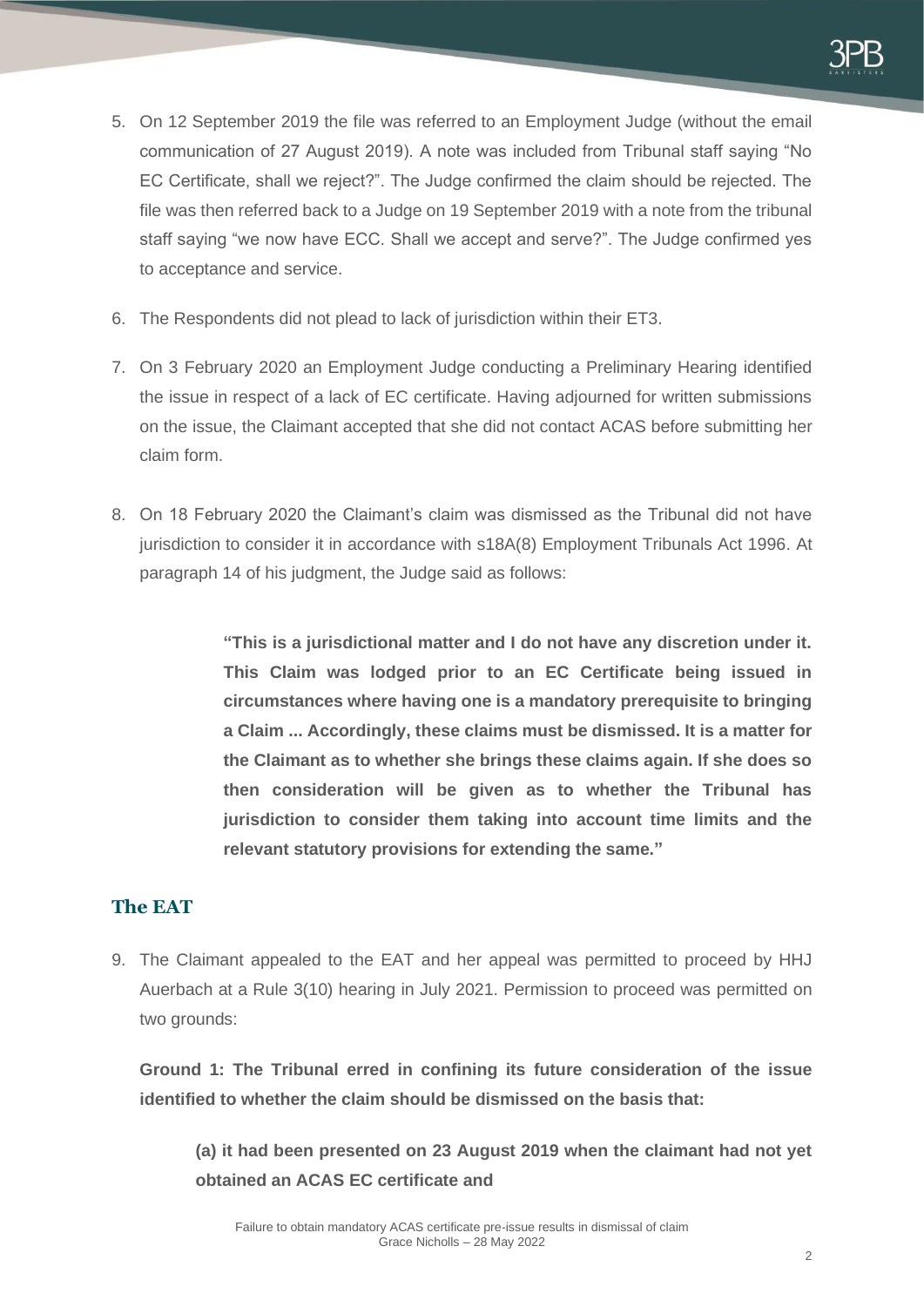**(b) no exemption from that requirement applied, and in not considering or allowing for the alternative possibility that the claimant should have been treated by her letter of 27 August 2019 enclosing a copy of the certificate of that date, as having re-presented her claim in a compliant manner<sup>1</sup>**

**Ground 2: Alternatively, the Tribunal erred by not considering the possibility that the requirement to re-present her claim once she had obtained the certificate should have been treated as having been waived by the Tribunal and/or the Respondent. <sup>2</sup>**

10. HHJ Shanks determined the appeal as follows:

### Ground 1

- The ET1 should have been rejected for want of jurisdiction on the grounds of nullity and should have been rejected immediately
- On the issue of whether her email of 27 August 2019 was a "re-presentation", Rule 8(1) of the ET Rules is clear that a claim shall be started by presenting a completed claim form submitted by post, online submission or in person
- The Claimant's email of 27 August 2019 was not a claim form (and was emailed, so not submitted in one of the three prescribed ways) and there was no power to waive the irregularities under Rule 8

## Ground 2

- This ground could only succeed, the EAT determined, if there was some power on the part of the Tribunal to waive the requirement to re-present
- As there is an express statutory requirement to obtain a certificate before a claim can be started, there was no power of the tribunal, nor less the Respondent, to waive it
- The only way to rectify the error was to start proceedings again using an ET1 with the EC certificate number included
- 11. The appeal was, therefore, dismissed on both grounds.
- 12. HHJ Shanks took the time to set out his sympathy for the Claimant at paragraphs 16-17 of the Judgment. He remarked that the Claimant had done everything she understood she was meant to do and had acted very quickly when she realised that she had omitted a

<sup>1</sup> Paragraph 9, EAT judgment

<sup>2</sup> Paragraph 9, EAT judgment